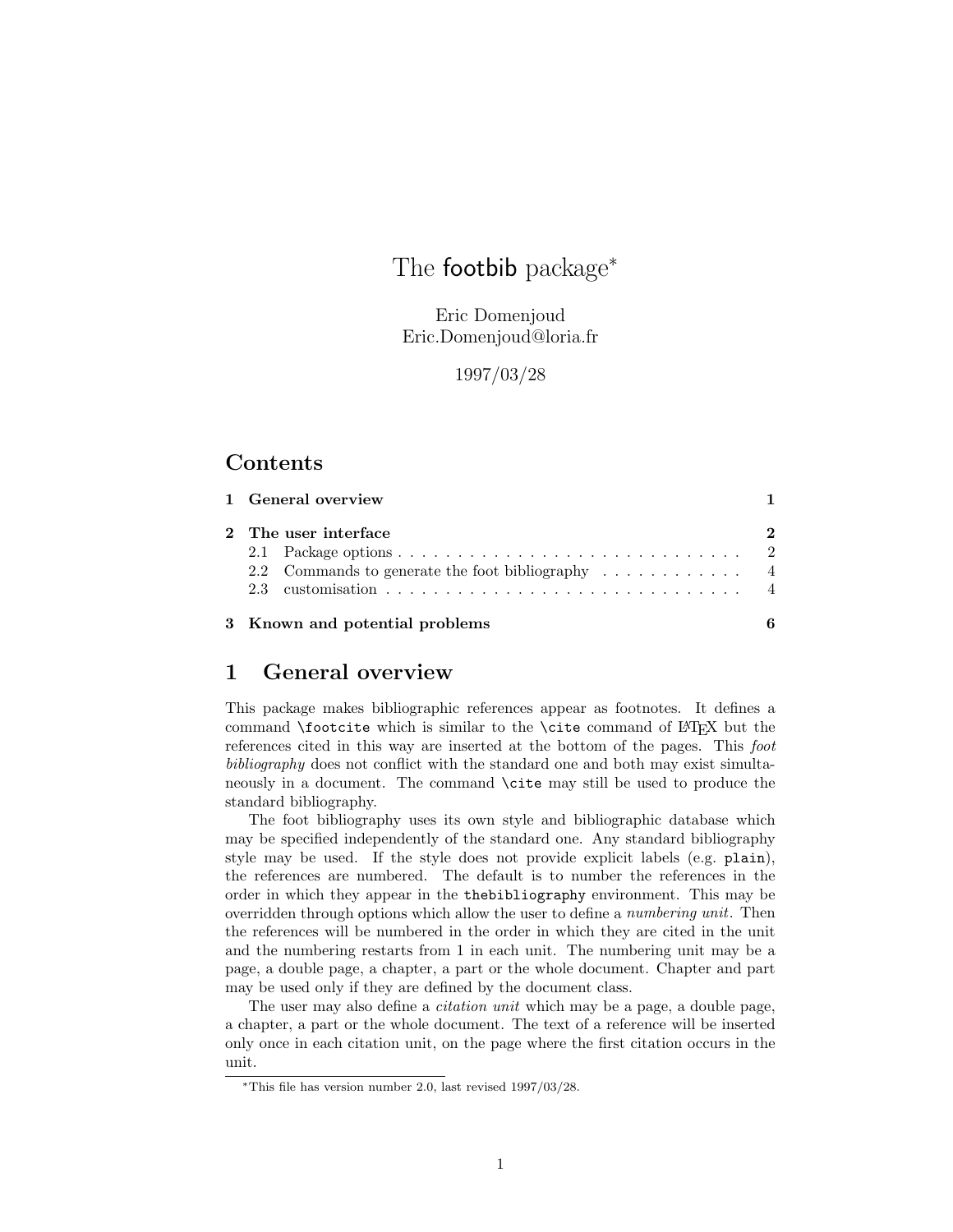The mechanism used to put a reference only once in each citation unit may require several runs of LAT<sub>EX</sub> before the references find their exact place. If necessary, LAT<sub>E</sub>X will issue, near the end of the document, a warning saying

Package footbib Warning: Bibliography not yet stable. Rerun LaTeX.

Using footbib in a document  $\langle doc\rangle$ .tex produces a file  $\langle doc\rangle$ .fb.aux. One must pass the argument  $\langle doc \rangle$ . fb to BIBT<sub>EX</sub> to produce the bibliography which will be put in the file  $\langle doc\rangle$ .fb.bbl.

Note: This name might cause some problem on systems which do not allow a double extension in a file name or put a limit on the length of file names. A user command is provided to change it (see section 2.3).

At the beginning of the document, footbib inputs the bibliography from the file  $\langle doc\rangle$ .fb.bbl (or the name given by the user). If one wants to include the thebibliography environment in the main document, this may be done with a filecontents environment before the \documentclass command. See the LATEX 2ε documentation for more details about this environment.

### 2 The user interface

### 2.1 Package options

#### 2.1.1 oneside/twoside

oneside The oneside and twoside options affect the behaviour of footbib when either twoside unit (citation or numbering) is the page. In oneside mode, the actual unit is a single page while in twoside mode, the unit is a double page. These options may be used to override a global oneside or twoside option.

#### 2.1.2 citeonce[\*]

citeonce The citeonce option overrides the default citation unit. footbib puts the text citeonce\* of a reference only once in each citation unit which may be a (double) page, a chapter, a part or the whole document. The default citation unit is the page in oneside mode and the double page in twoside mode. The new citation unit (chapter, part or document) is given as an optional argument between parentheses (citeonce(chapter), citeonce(part) or citeonce(document)). If no argument is supplied, document is assumed. The argument chapter (resp. part) may be used only if the document class defines \chapter (resp. \part). The argument page may also be used but has a somehow special meaning. It defines a citation unit which is not overridden by another citeonce option but instead has a cumulative effect. For instance if one says

#### \usepackage[twoside,citeonce(page),citeonce(chapter)]{footbib}

then each double page and also each \chapter command starts a new citation unit. This may be useful if one wants a chapter to start a new unit even if it starts on a right page. It is only meaningful in twoside mode in conjunction with another citeonce option. In all other cases, it has no effect.

The citeonce option has a star form citeonce\* with the same optional argument. When the star form is used, for each subsequent citation of a reference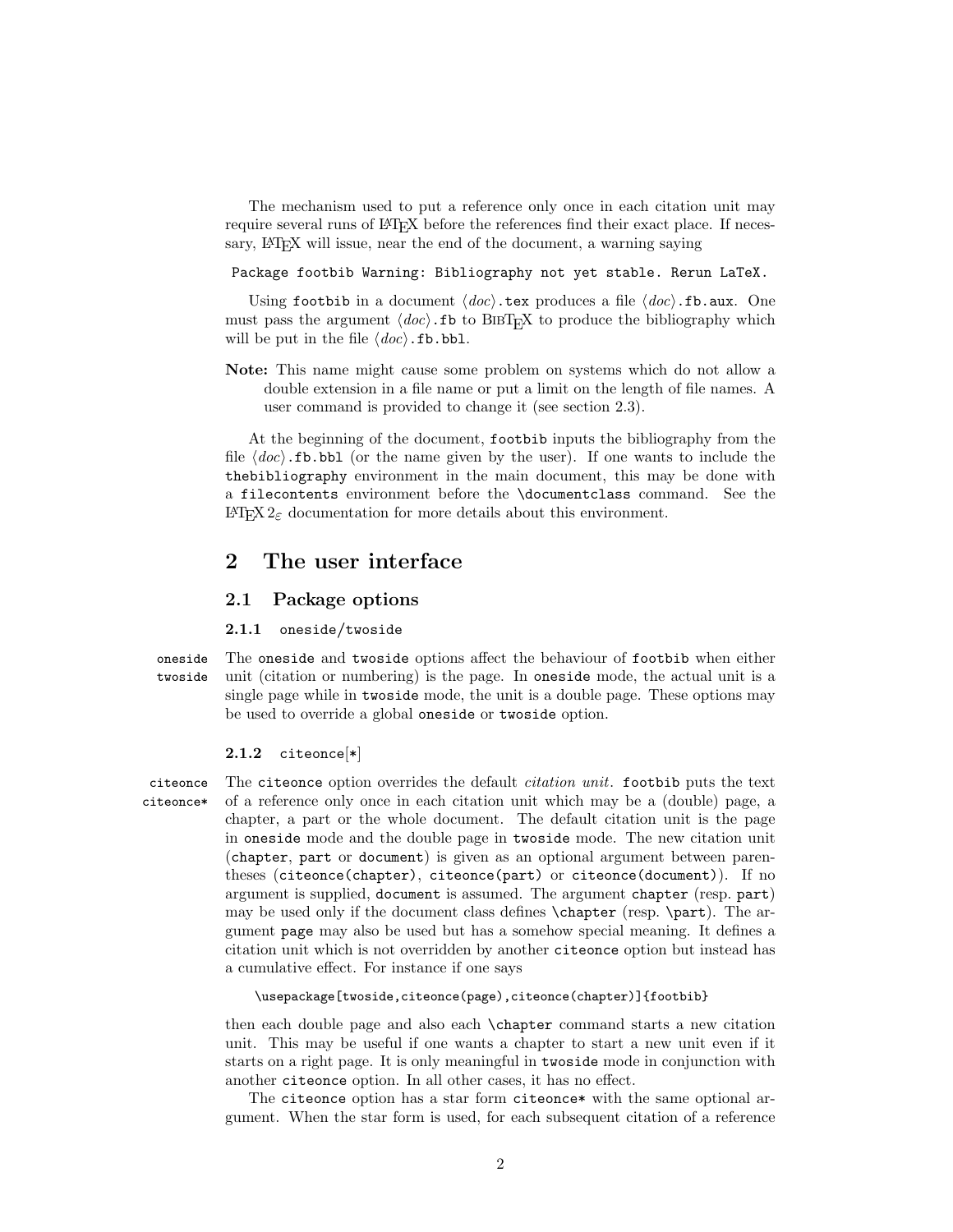in the same citation unit but on another (double) page, the text of the reference is not omitted but replaced with a cross reference to the first citation in the same citation unit. The page argument is not available since it would have no effect.

#### 2.1.3 firstcite

firstcite The firstcite option affects the way the references are labelled. When the bibliography style does not provide explicit labels, the references are numbered. The default is to assign to each reference a static label which is its order in the thebibliography environment. The label is then the same for all citations of a given reference. The firstcite option causes the references to be numbered dynamically according to the order of their first citations. firstcite takes an optional argument between parentheses  $firstcite(\langle unit \rangle)$  which defines the numbering unit. The numbering restarts then from 1 in each numbering unit. The argument  $\langle unit \rangle$  may take the value page, chapter, part or document. If page is used, then the numbering unit is a page in oneside mode and a double page in twoside mode. If no argument is supplied, document is assumed.

> The effect of several firstcite options is cumulative in the sense that if one says for instance

#### \usepackage[twoside,firstcite(page),firstcite(chapter)]{footbib}

then each double page and each **\chapter** command starts a new numbering unit. This means that a \chapter command starts a new numbering unit even if it is on a right page.

If the bibliography style provides explicit labels, the firstcite option has no effect.

#### 2.1.4  $\csces[\ast]$  and nocrossrefs

crossrefs\* nocrossrefs

crossrefs When an entry in the bibliographic database contains a CROSSREF field,  $BIBT<sub>F</sub>X$ includes the cross-referenced entry in the bibliography and puts a \cite command in the entry where the CROSSREF field occurs. If no standard bibliography is produced, LAT<sub>E</sub>X will complain about an undefined reference. One may generally inhibit this behaviour of BIBT<sub>E</sub>X by invoking it with the  $-min\text{-}cross\text{-}s$  = $\langle number \rangle$ option which tells how many times an entry must be cross-referenced before it is included in the bibliography and replaced with a \cite command. Setting  $\langle number \rangle$ to a large value will generally inhibit the cross-referencing mechanism. However, this option has no effect if the cross-referenced entry is explicitely cited in the document.

> The crossrefs option of footbib solves this problem by replacing each \cite command in a foot reference with \footcite (see the description of this command below). The star form crossrefs\* replaces the \cite command with a \footcite\*, which means that the text of the reference is not inserted. It is then the responsibility of the user to insert the text in the right place with a \footnocite command. Of course, standard citation through \cite is not possible anymore in a foot reference when either form of this option is used.

> A nocrossrefs option is also provided to inhibit this behaviour in case it is not wanted but crossrefs occurs in the global options.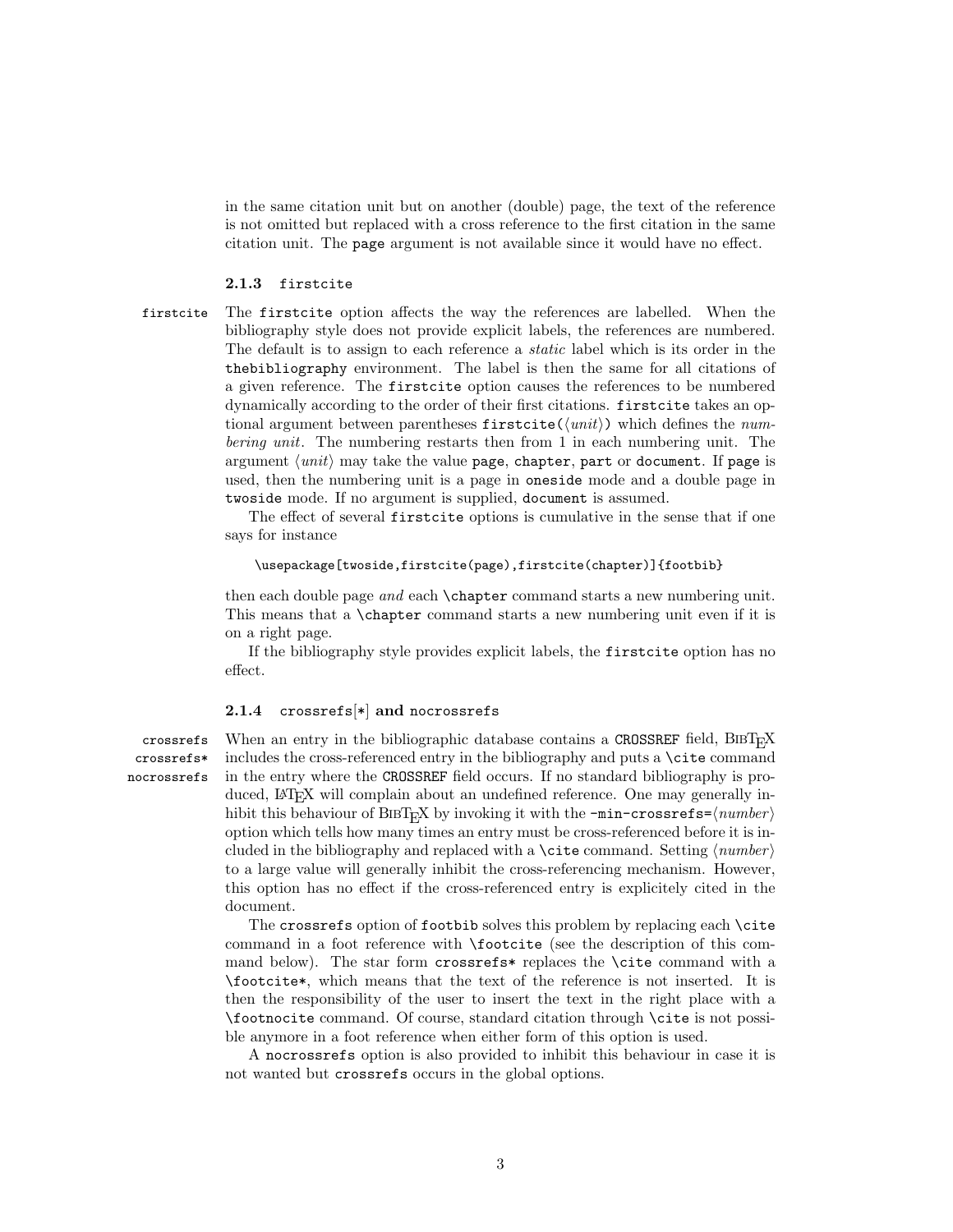#### 2.1.5 split and nosplit

split The nosplit option tells footbib not to split the references across pages. The nosplit split option allows references to be split. split is the default and exists only to allow the user to override a global nosplit option.

#### 2.2 Commands to generate the foot bibliography

- $\to \t{footbibliography \footnotesize \of (file), (file), ... }$ Defines the list of bibliographic databases for the foot bibliography. This command has the same syntax as the  $\bibliography$  command of  $\LaTeX$ .
- $\to$  \footbibliographystyle \footbibliographystyle{ $\{style\}$ } Defines the style of the foot bibliography. This command has the same syntax as the \bibliographystyle command of LATEX.
	- \footcite \footcite{ $\langle key \rangle$ ,  $\langle key \rangle$ ,...} Puts the list of labels in the text and the text of the references at the bottom of the page. The text of each reference is inserted at most once in a citation unit, even if it is cited several times.
	- \footcite\* \footcite\*{ $\langle key \rangle$ ,  $\langle key \rangle$ ,...} Puts the list of labels in the text but does not put the reference at the bottom of the page.
	- \footnocite \footnocite{ $\langle key \rangle$ ,  $\langle key \rangle$ ,...} Puts the reference at the bottom of the page but puts nothing in the text.
		- Note: The main purpose of the commands \footcite\* and \footnocite is to solve the problem of a \footcite occuring inside an environment where the reference will be lost (for instance in a minipage or tabular environment, in a \mbox, etc.). In this case, if the reference is not cited otherwise on the same page, it won't show up at the bottom of the page. It suffices to add a \footnocite command just before or after this environment. The command  $\footnotesize{\text{footcite}(\text{key})\text{ is more or less (but not completely) equivalent}}$ to \footcite\*{ $\{key\}$ \footnocite{ $\{key\}$ .

### 2.3 customisation

\footbibliographyname The basename of the .aux and .bbl files used for the foot bibliography may be redefined by **\footbibliographyname**{ $\langle name \rangle$ }. The default value is **\jobname.fb**<sup>1</sup> which causes footbib to read the bibliography from **\**jobname.fb.bbl and to use \jobname.fb.aux as an auxiliary file. This command may be used only in the preamble. The name supplied to \footbibliographyname must be different from the name of the main document.

\footcitelabel The list of citations in the text may not be typeseted in one step as done by the \putfootcitelabel \footcitelistformat \cite command of LATEX. The reason is that the command which creates the text of the foot reference must be inserted after each citation. The way  $(L<sup>A</sup>)$ T<sub>E</sub>X handles insertions makes them vanish if they occur in a box. Hence if the command which formats the list of citations puts them in a box, the text is lost and the references

<sup>&</sup>lt;sup>1</sup>\jobname is a primitive TFX command which holds the name of the main document.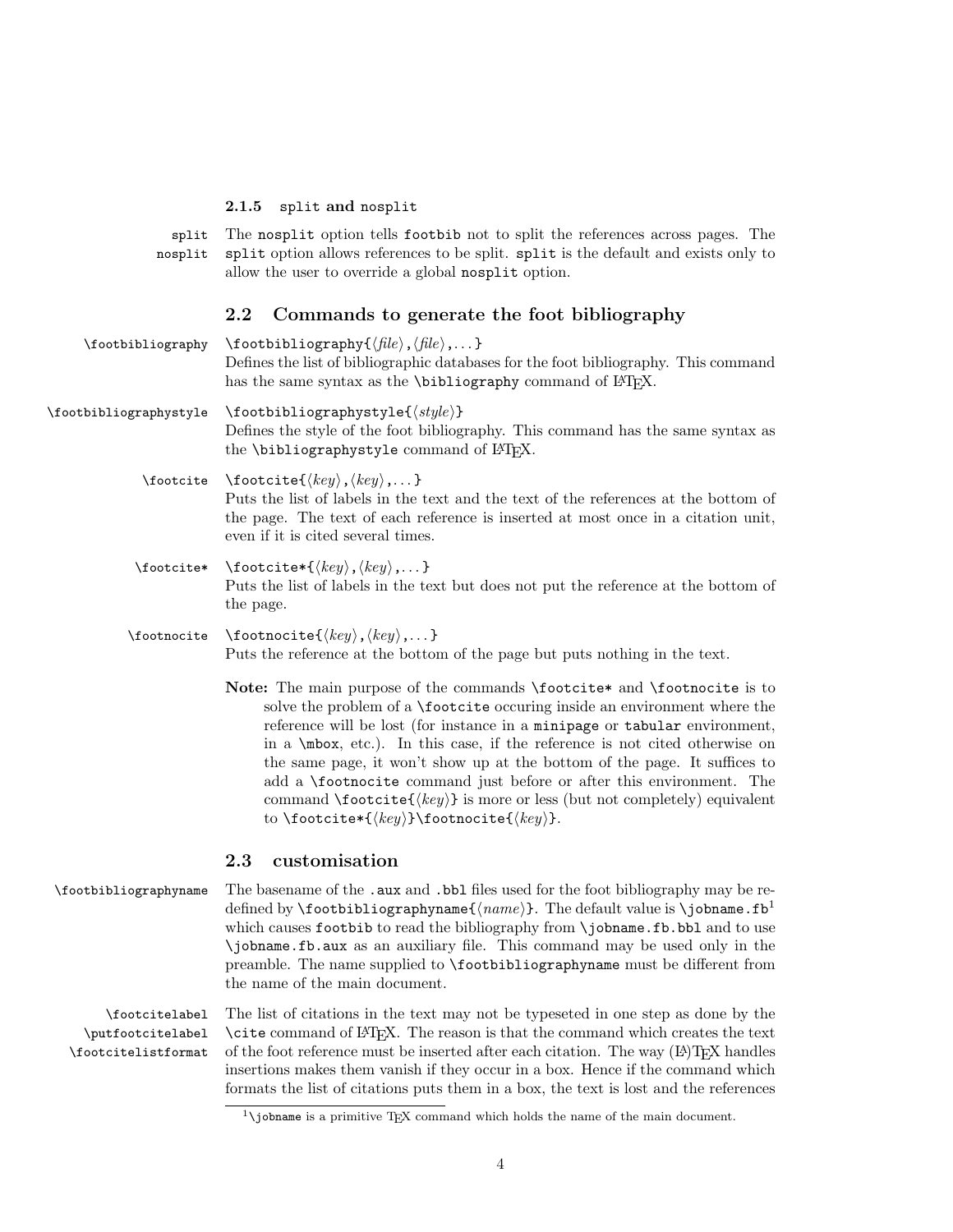do not show up at the bottom of the page. All references could be inserted at once, either before or after the list of citations but if this list gets split across pages, the text of some references could show up on the wrong page. Hence the list is created one piece at a time and the text of the corresponding reference is inserted after each citation. The list of citation is created as follows:

- 1) start of list
- 2) for each citation:
	- a) if it is not the first one, separator of citations
	- b) label of the reference, to which **\footcitelabel** is applied
	- c) insertion of the text of the reference
- 3) end of list

The separator of citations is made of two parts:  $\langle s e p_1 \rangle$  and  $\langle s e p_2 \rangle$ . The command  $\putfoot{1a}$  is applied to each component of the list, excepted  $\langle sep_2 \rangle$ which is put as such. Typically,  $\langle sep_2 \rangle$  is a separator which may disappear at a line break, like a penalty or some spacing. That's why \putfootcitelabel is not applied to it so that it won't be put in a box. The effect is as follows:

```
\putfootcitelabel{hstart of listi}
\putfootct{label}{footcities}\langle insertion\ of\ the\ text\ of\ reference\ 1 \rangle\putfoot{tellelabel({sep1})}\langle{}sep_2\rangle{}\putfootcitelabel{\footcitelabel{label 2}}
\langle insertion\ of\ the\ text\ of\ reference\ 2\rangle\putfootcitelabel{hsep1i}
\langle{}sep_2\rangle.
   .
   .
\putfootnotesize \verb+\footot{+footcitelabel{label}+\langle insertion\ of\ the\ text\ of\ reference\ n\rangle\putfootnotesize \verb+\putfootcitedabel{<i>(end of list</i>)
```
Each component of the list may be redefined as follows:

```
\renewcommand*\footcitelabel[1]{...}
\renewcommand*\putfootcitelabel[1]{. . . }
\setminusfootcitelistformat\langle start\ of\ list \rangle\langle sep_1 \rangle\langle sep_2 \rangle\langle end\ of\ list \rangle
```
Here are some examples of the variations allowed by this mechanism.

example 1: list of citations a la  $BT_F X$ : [label 1, label 2, ...]

```
\renewcommand*\footcitelabel[1]{#1}
\renewcommand*\putfootcitelabel[1]{#1}
\footnotesize\label{thm:convex} \footcitelistformat[, {\penalty1000\_}]
```
example 2: ditto but the list may not be cut

. .

```
.
\footnotesize \label{thm:conv} \footcitelistformat[, {\penalty10000\_}]
```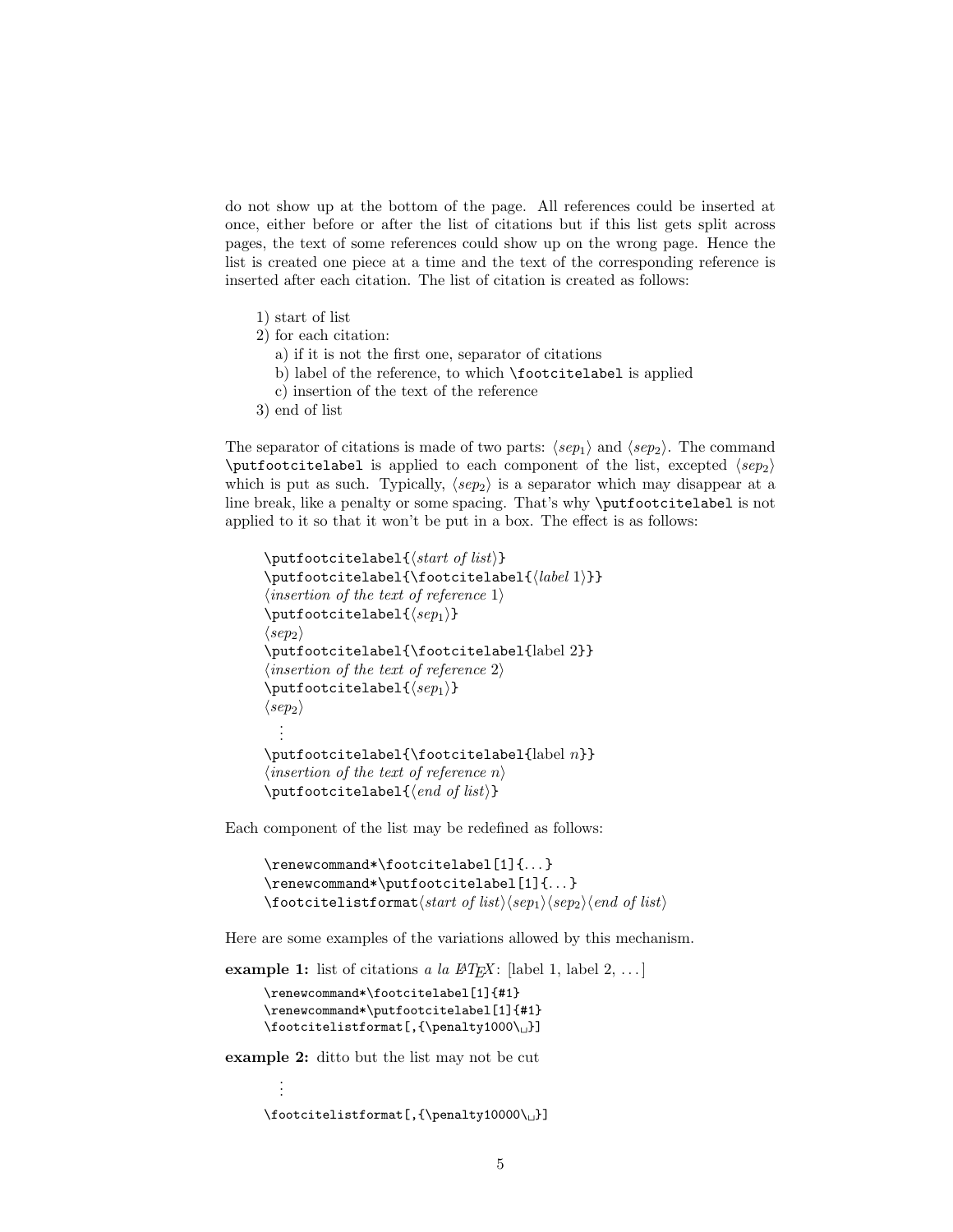example 3: the list is raised and the labels are separated only by commas, without any space: [label 1,label 2,. . . ]

```
\renewcommand*\footcitelabel[1]{#1}
\renewcommand*\putfootcitelabel[1]{\textsuperscript{\normalfont#1}}
\footcitelistformat[,{\penalty1000\relax}]
```
example 4: ditto, but no brackets around the list of labels: label 1, label 2,...

. . . \footcitelistformat{},{\penalty1000\relax}{}

example 5: [label 1],  $\lbrack$  [label 2],  $\dots$ 

\renewcommand\*\footcitelabel[1]{[#1]} \renewcommand\*\putfootcitelabel[1]{#1} \footcitelistformat{},{\penalty1000\0}{}

The default definitions are the ones of example 3 above.

\footbibskip The foot bibliography is separated from the rest of the page by a vertical skip \footbibrule of length \footbibskip in which a horizontal line is drawn by the command \footbibrule. The length of the skip and the horizontal line may be redefined in the preamble by

> \setlength\footbibskip{. . . } \renewcommand\footbibrule{. . . }

CAUTION: \footbibrule must take zero vertical space.

- \footreflabel The label of the foot reference is formated by the macro \footreflabel which takes the label as argument. It may be redefined by  $\renewcommand*\footnotesize{\text{\n}}\$  tootreflabel [1] {...}.
- \footrefstyle The label and the text of the reference at the bottom of the page are typeseted in the style defined by the command \footrefstyle which may be redefined in the preamble by \renewcommad\footrefstyle{. . . }. The default definition is \normalfont\footnotesize.
	- \footxref The options citeonce\*( $\langle \text{unit}\rangle$ ) tells footbib to replace the text of each reference but the first in each citation unit with a cross-reference to the last place where the full text of the reference appeared. The text of the cross-reference is generated by the command  $\footnotesize\bigwedge\limits^{\bullet}$  tootxref which takes two arguments: (1) the label and (2) the page of the last full citation. \footxref may be redefined in the preamble by \renewcommand\*\footxref[2]{. . . }.

# 3 Known and potential problems

- The foot bibliography is not sorted. The references appear at the bottom of the page in the order in which they are cited on the page.
- If a float is inserted at the bottom of the page, the foot bibliography is put *above* it, like footnotes.
- The result is not very nice in twocolumn mode. The references should be balanced between the two columns of the page (if there are two) or put in the right column like the package ftnright of Frank Mittelbach does for footnotes.